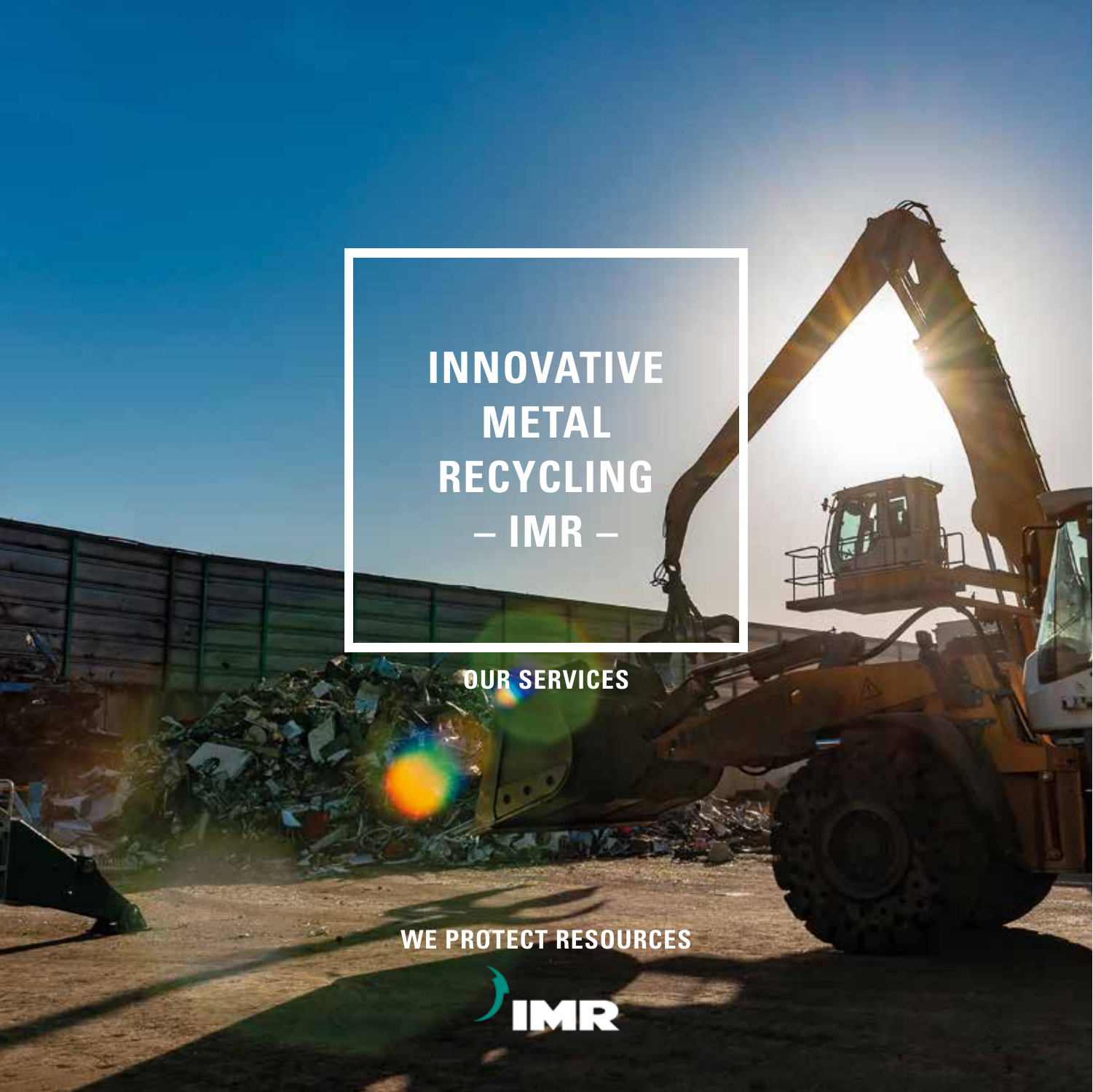## **ABOUT US**

IMR Innovative Metal Recycling GmbH was founded in 2008. Our core business is sustainable and efficient metal recycling to return scrap and metals as well as composite materials into the reusable materials cycle. Aside from our headquarters and a subsidiary in Krefeld, we have a branch in Siegen and hold an investment in dhi Rohstoffmanagement GmbH. As one of the leading recycling operations in Germany, we provide customized, individualized service concepts across all our business divisions as well as our own machine and development know-how for consistent, sorted metal qualities.

At IMR, internal togetherness ranks first. In our daily endeavours with a variety of activities and programmes, we aim at being among the best employers in the region, because we know that only satisfied employees will lead to satisfied customers and suppliers.

We at IMR are constantly striving at improving our processes and systems, responding with utmost flexibility in our daily operations at any time – always in the best interest of our customers and suppliers. In doing so, we are far more than a "scrap yard". We not only act efficiently and profitably to the benefit of our customers and suppliers but, in our daily work, we also protect resources for the present generation as well as future generations. Ultimately, this will also have a positive effect on the environmental balance of our partners.

#### **2008**

Foundation of IMR Innovative Metal Recycling GmbH in Overath

#### **2010**

Moving the company headquarters to Krefeld-Linn. IMR is staffed by 25 employees

#### **2011**

Approval according to the Federal Control of Pollution Act (BImSchG) granted by the City of Krefeld

#### **2012**

Inauguration of the second location in Siegen

#### **2012**

Foundation of dhi Rohstoffmanagement GmbH by IMR Innovative Metal Recycling GmbH, Deutsche Edelstahlwerke GmbH and Eisen- & Stein-Gesellschaft mbH Horn & Co.

#### **2018**

IMR's 10-year anniversary, meanwhile staffed by 120 employees at the two locations

#### **2018**

Extension of the training offer to ten qualified jobs

#### **2019**

Extension by a new location in Krefeld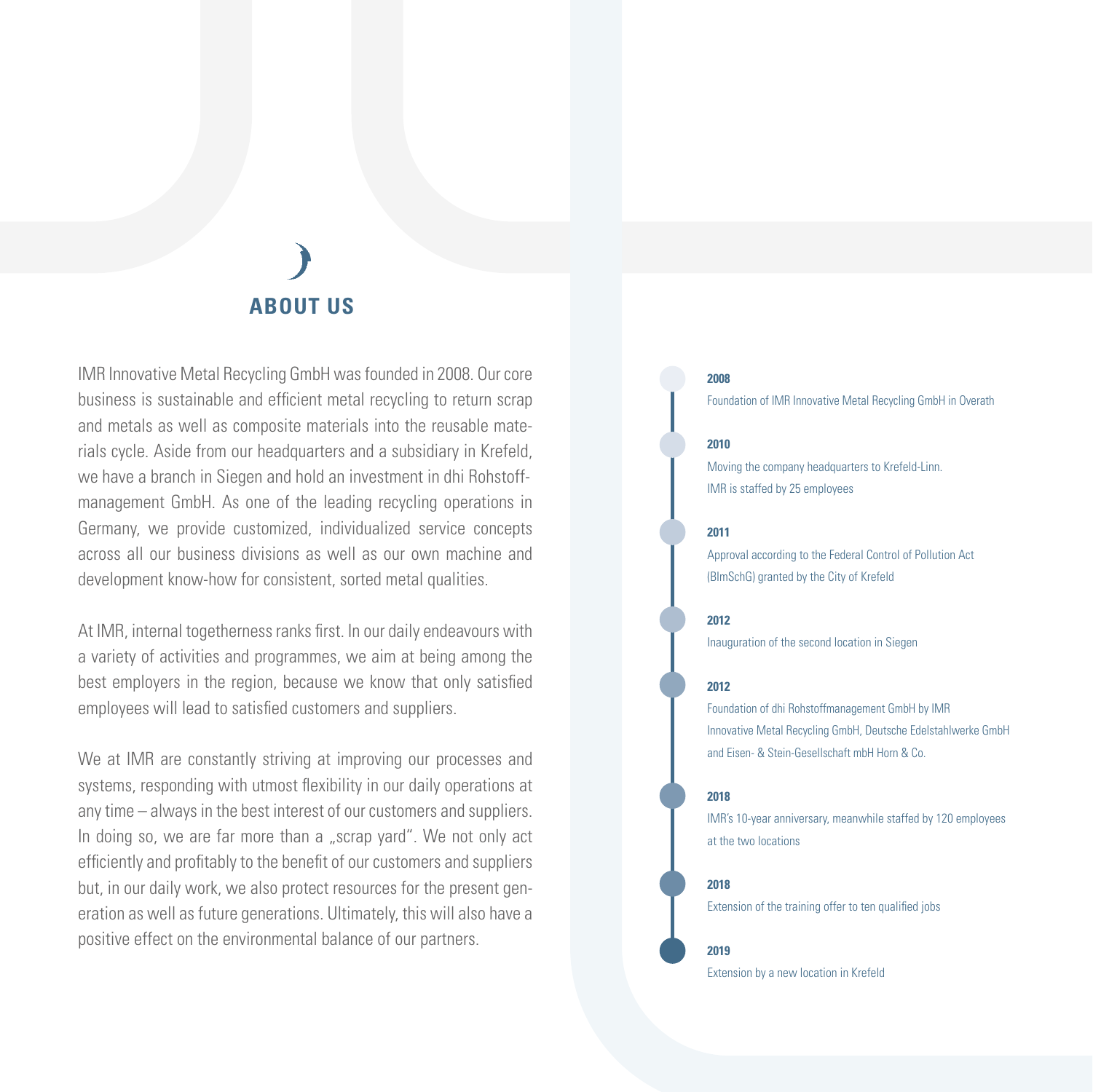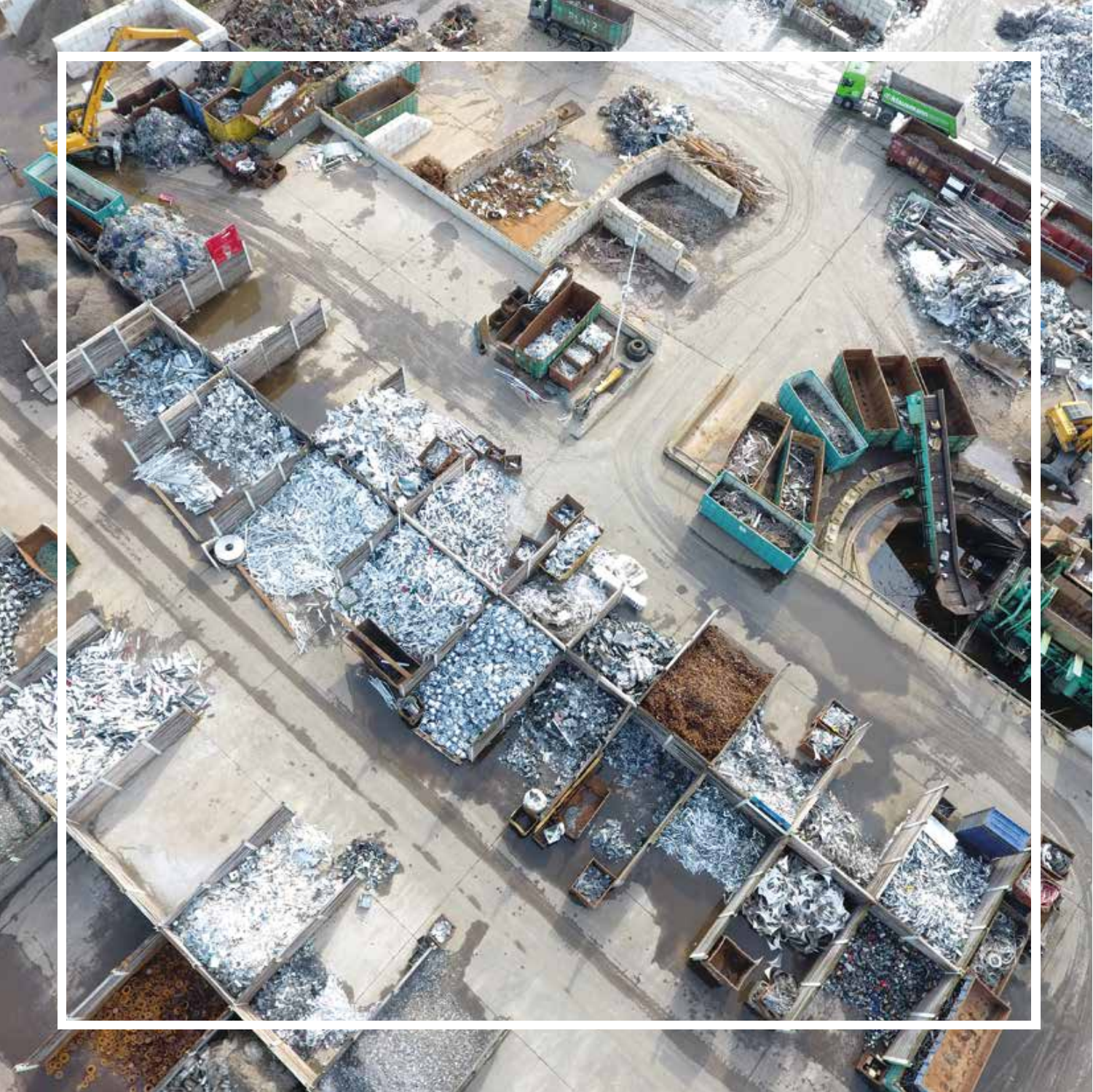### **SERVICE AND LOGISTICS**

Reliability and long-term business relationships always rank first at IMR. This applies not only to our customer relationships but also to business contacts with our suppliers. In our opinion, flexibility in day-to-day operations, market-compliant prices, swift payment transactions as well as personal customer support are indispensable for maintaining a long-term successful collaboration.

Our service and logistics are individually adapted to the requirements of every drop-off point. We buy scraps and metals of any kind. Furthermore, we provide all common container systems free of charge or design customized solutions for our suppliers. We ensure reliable pickups on time by our in-house vehicle fleet.

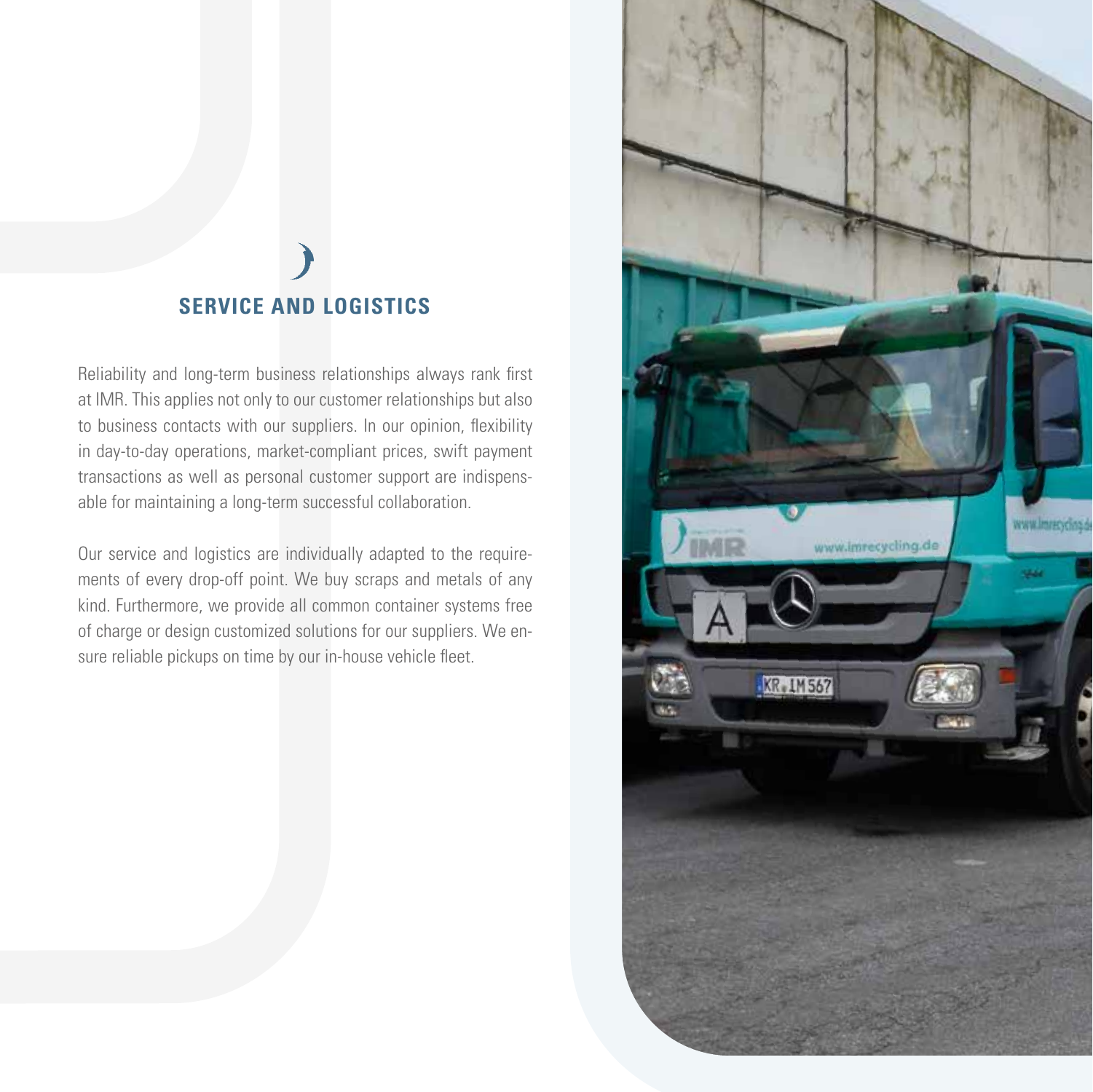

### **CONTAINER SIZES AND TYPES**

Here, you will find an overview of our different container sizes and container types:

**Skip containers** are available in sizes ranging from 5–15 m<sup>3</sup>, upon request open or with a lid; special dimensions adapted to your requirements are also possible.

**Roll-off containers** are available in sizes ranging from 11.5-40 m<sup>3</sup>; customized designs are possible in accordance with your requirements.

**Stackable containers 60s/80s/100s Lattice boxes**



**Skip 5.5 m³**



**Skip 7 m³ + 12 m³**



**Skip with lid 7 m³**



**Skip with doors 20 m³**





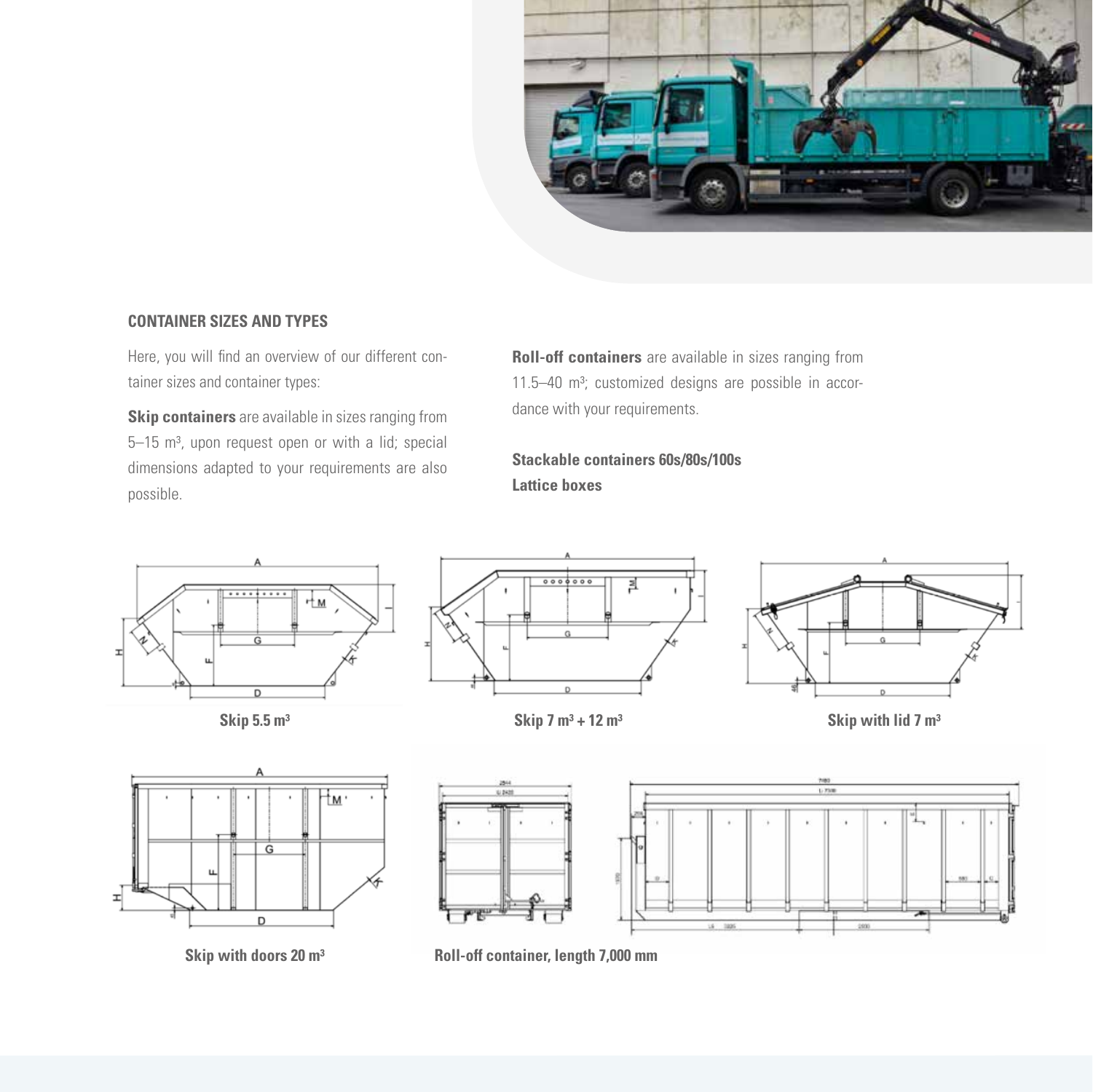



### **PURCHASING**

We guarantee our partners that their complete production waste will be scrapped. Our good name stands for our promise that none of the goods/materials having been released for scrapping will ever show up in other places and defective goods will not be put on the market again.

IMR offers innovative know-how and highest quality processes in raw materials reception and exact analysis of incoming metal scraps. In this way, we not only ensure constant quality of outgoing materials for our industrial customers but also pay prices at highest market level to our suppliers for their production waste. We guarantee short term transactions and payments and have sufficient liquidity to accept larger quantities at any time.

Upon request, we are ready to establish waste disposal concepts and waste balances together with our partners. In addition, as a full-service recycler we can rely on a professional network of partner companies in the field of scrap disposal. Hence, the entire recycling process in your company will be supported by a personal contact at IMR – through to organizing complete disassembly and destruction concepts.

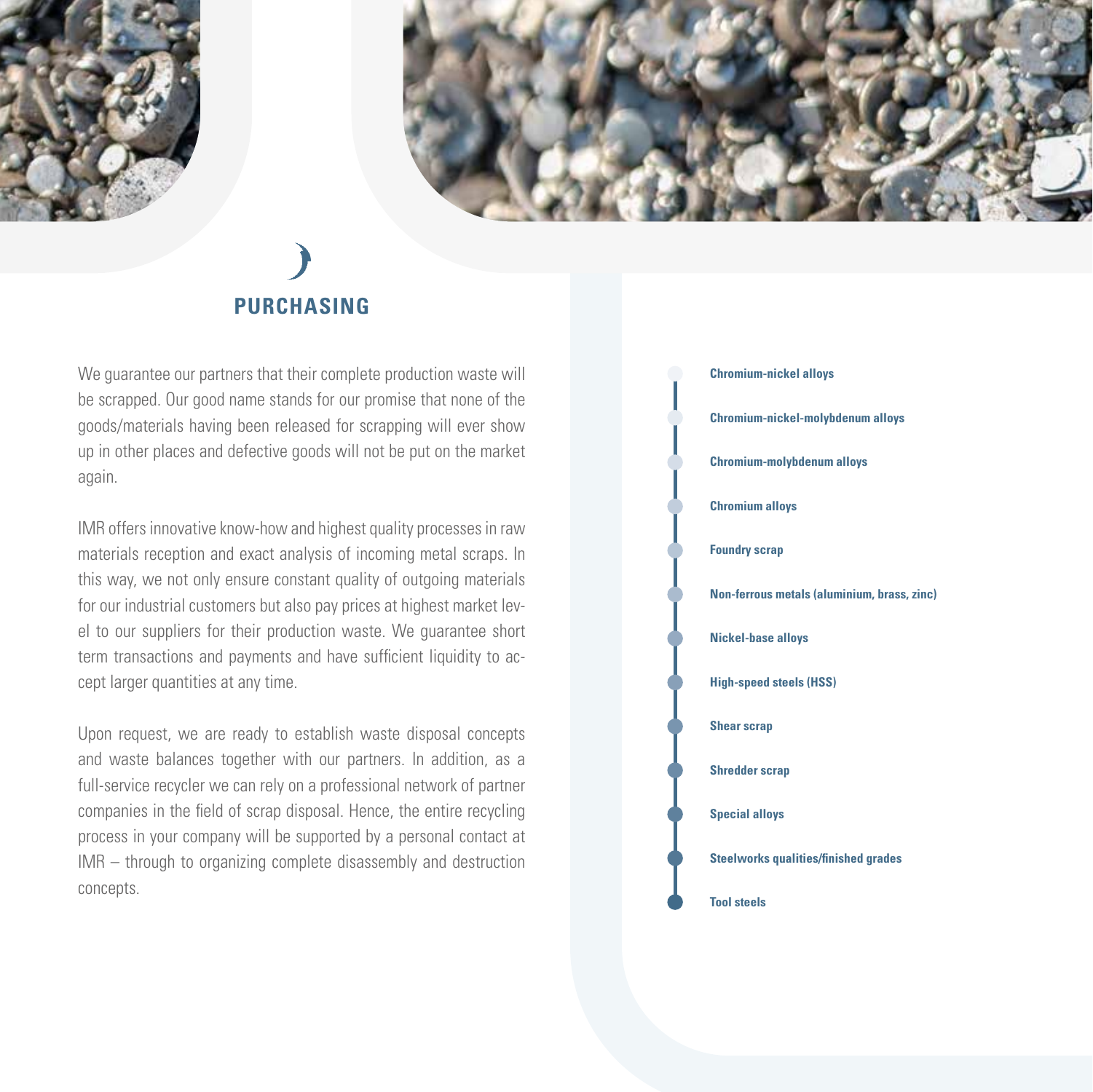

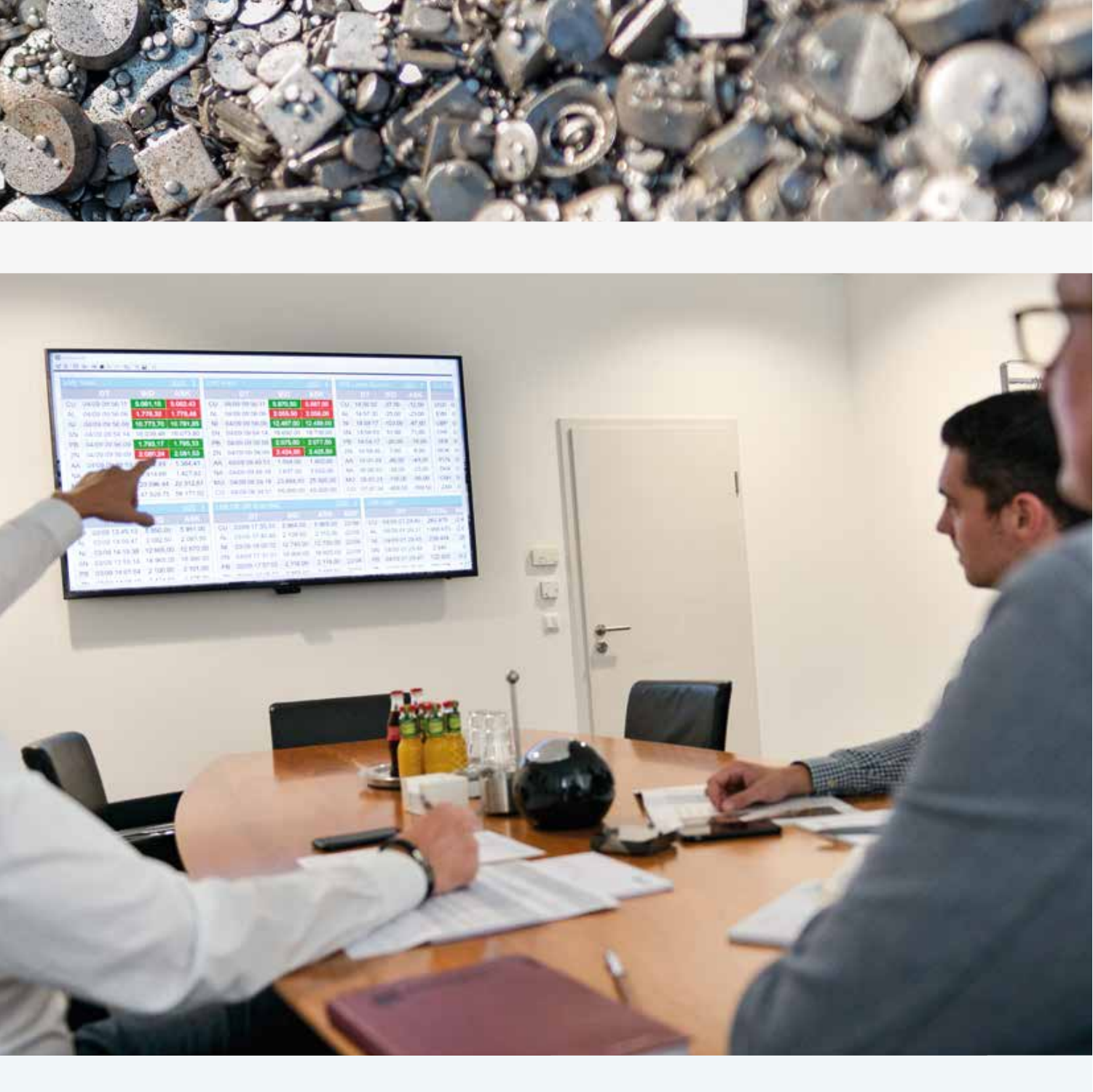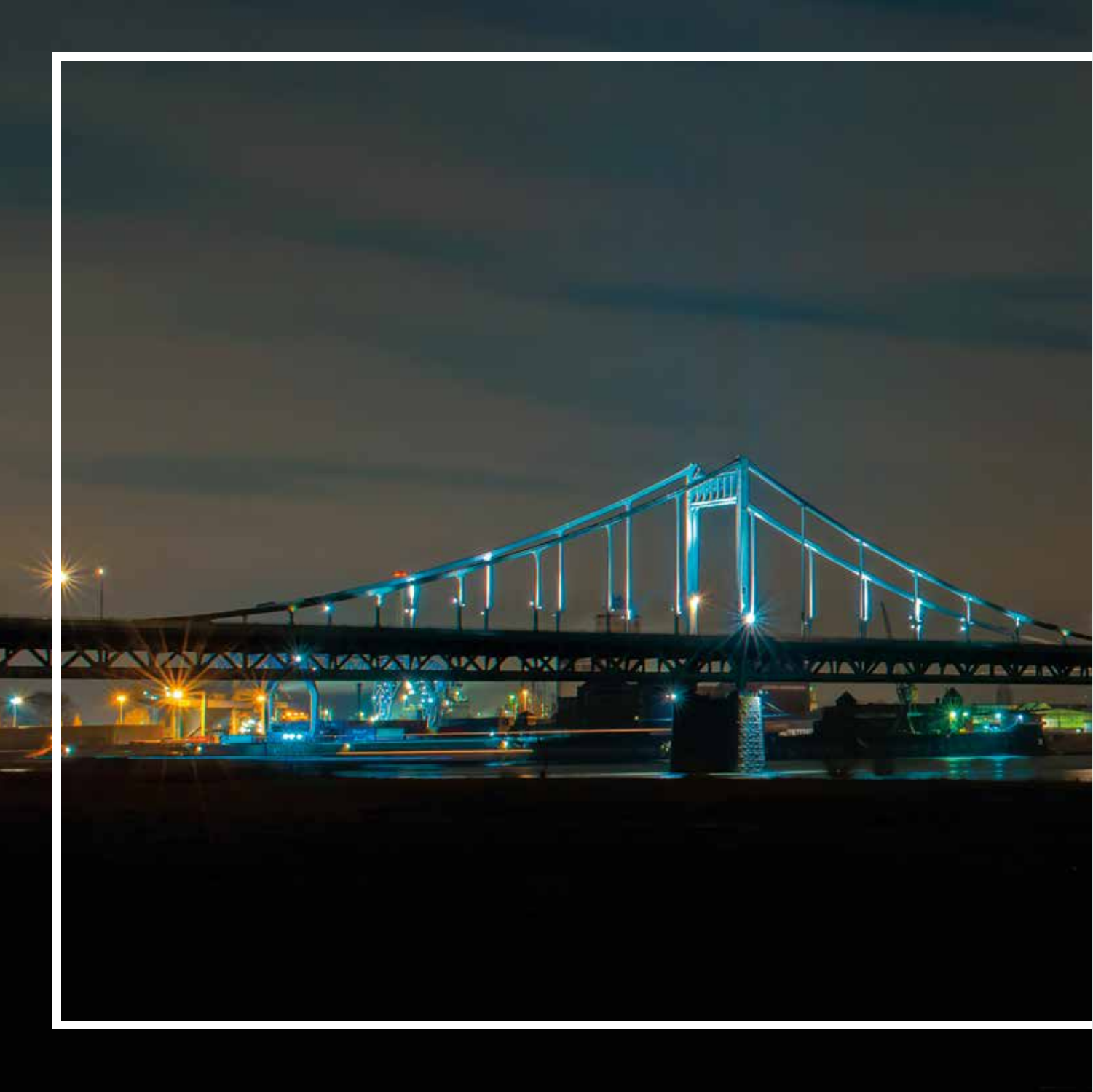### IMR PROTECTS RESOURCES FOR THE PRESENT AND FUTURE GENERATIONS. WE SEE OURSELVES AS A SMALL COG IN THE GLOBAL WHEEL OF THE REUSABLE MATERIALS CYCLE.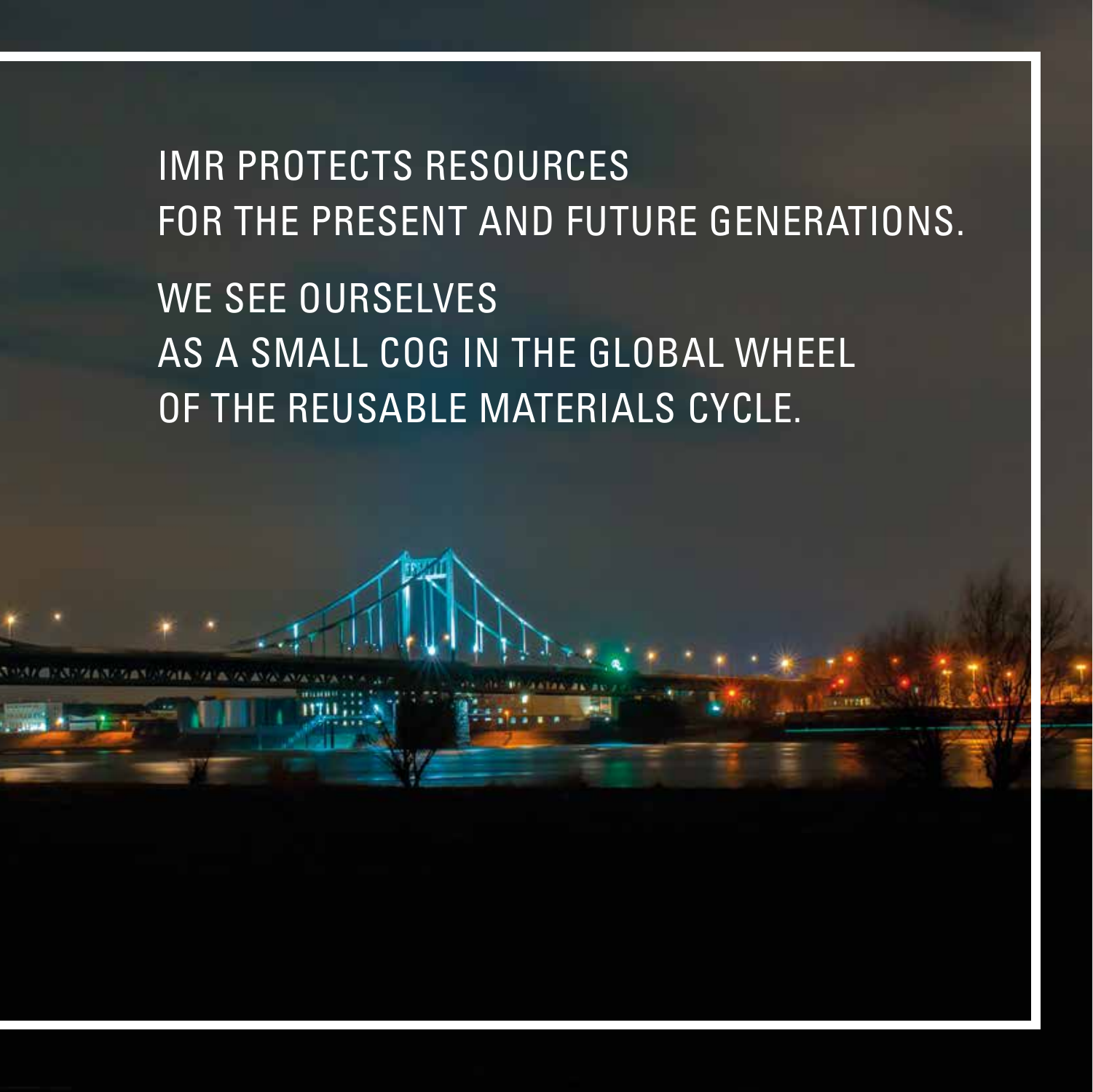# **TECHNOLOGY**

IMR's core business is the processing of different recycling products and the trading of sorted metal qualities for use in melting facilities. Our business is divided in three units: stainless steel, non-ferrous metals and processing.

IMR recycles and processes all austenite and ferrite steels as well as various other qualities that are subjected to a strict incoming control to guarantee that the steelworks will receive a consistent, sorted quality. To ensure this, IMR has always emphasized continuous further development throughout the company's history. Upon delivery, which at IMR is possible by waterway, road or rail, the incoming materials are weighed and then subjected to a visual examination. In a second step, we perform a detailed analysis for precise classification of the melting sample in our in-house laboratory. This process guarantees our suppliers precise assessment of value and identification of harmful substances in the sample.

In our processing unit, we shred scraps from a variety of industries with a 1,250-t shear into units of furnace size, which are individually adapted to the requirements of the downstream melting facilities. The heart of our processing operations is the 2,000 hp shredder. The crusher unit enables the separation of various input materials (shredder feedstock, car bodies, combustion engines, MBT scraps, etc.) in three fractions (Fe fraction, heavy fraction, light fraction) to pass them on either to their final utilization – steelworks, thermal recycling facilities – or to our downstream technological units. In this second separation step, the heavy fraction is further recycled in different separation plants, among others, eddy current separators,

### THE POWERFUL 2,000 HP SHREDDER IS THE HEART AND CORE OF OUR PROCESSING DIVISION.

screen plants or float-sink plants. In this way, we ensure the highest possible processing depth and added value with regard to the individual valuable substances for our customers.

IMR has been working with stainless steel factories, steelworks, foundries and mills on a partnership basis for years and provides diverse secondary raw materials for their respective melting processes. Ultimately, this allows for reducing the subsequent use of costly primary alloys for quality enhancement purposes to a minimum.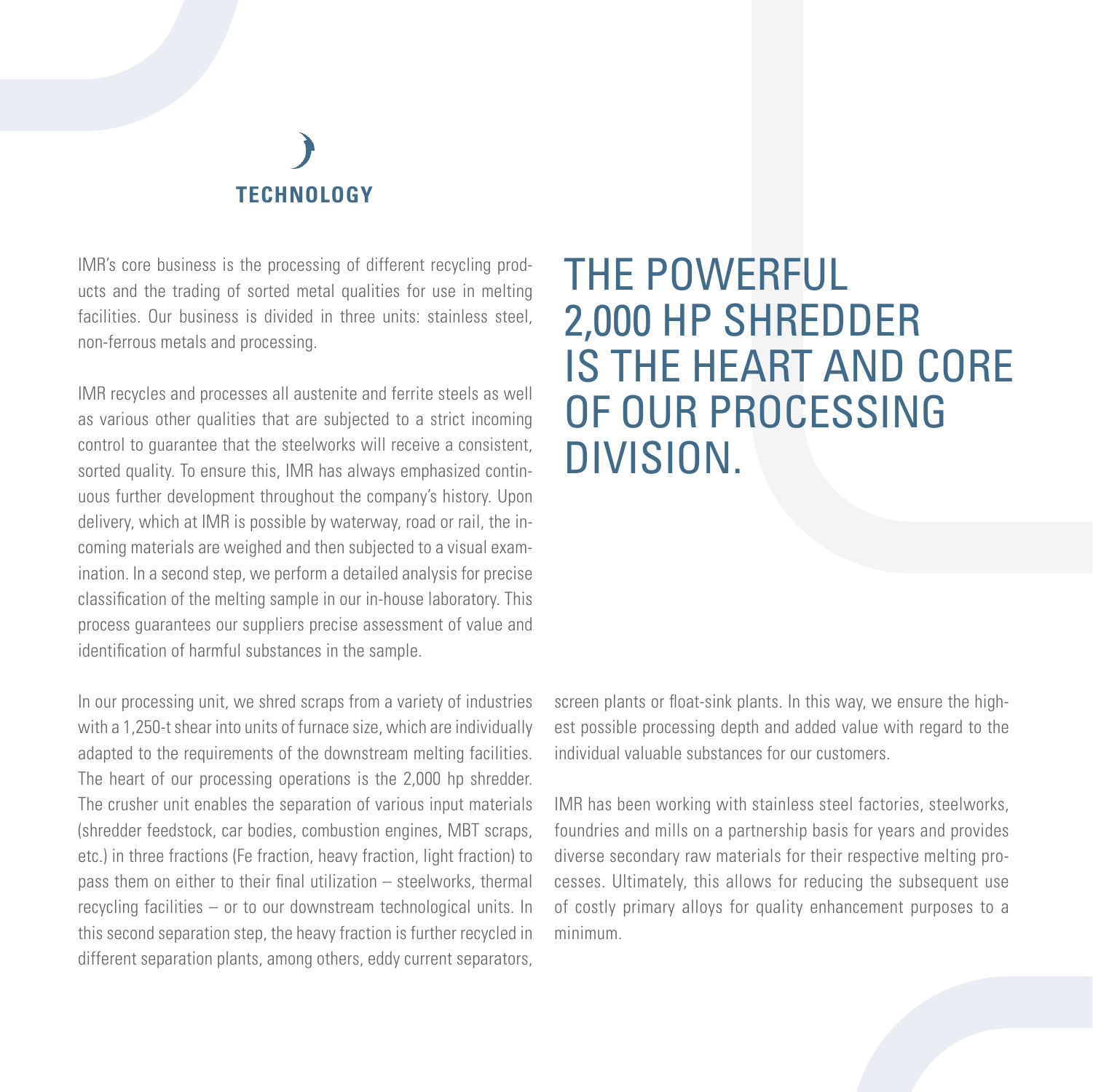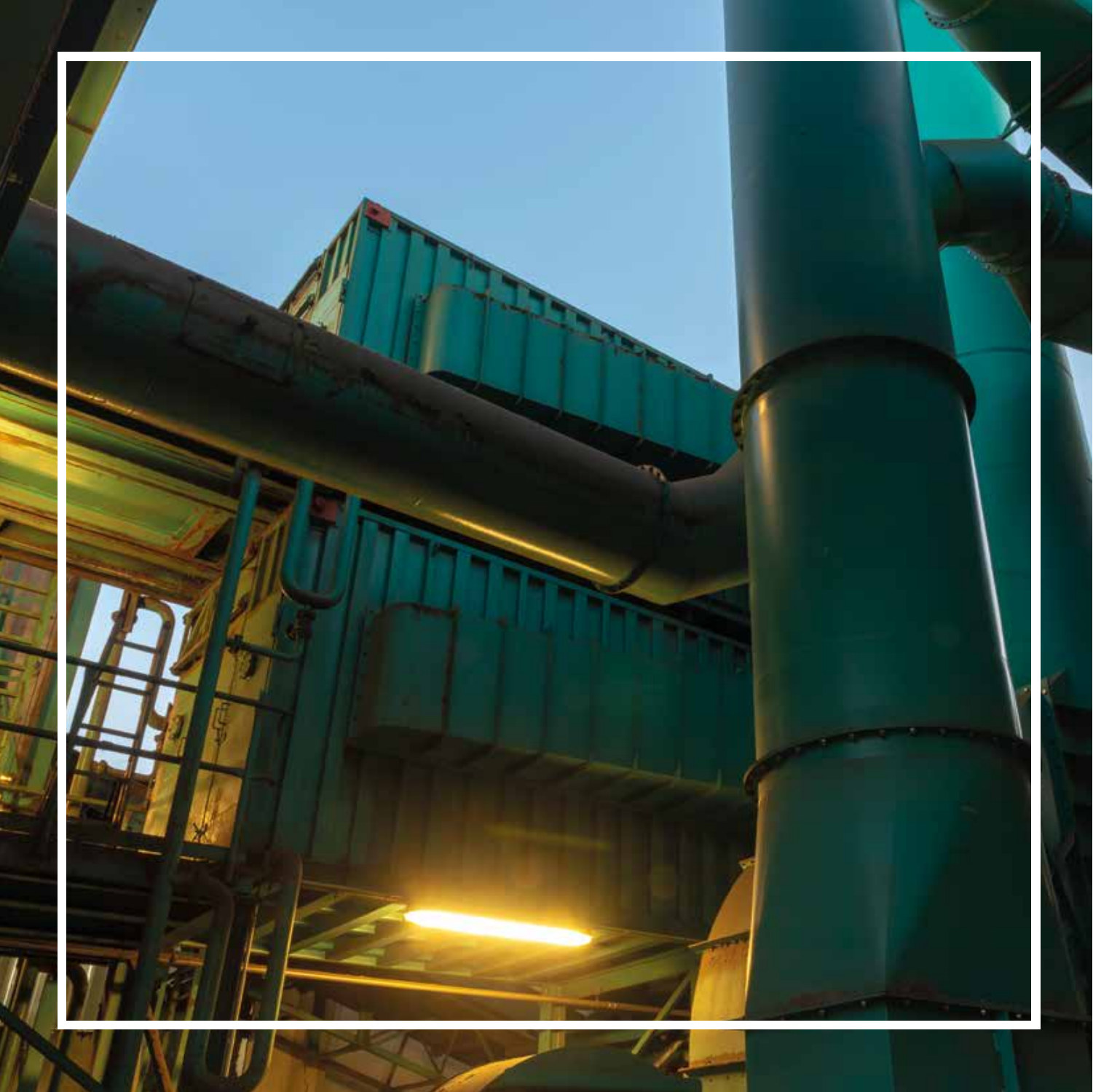### **SUSTAINABILITY**

IMR protects resources for the present and future generations. We see ourselves as a cog in the global wheel of the reusable materials cycle to counteract the constantly declining quantity of primary raw materials all over the world. Recycling is sustainability par excellence. Sustainability is not a trend which tomorrow will be a thing of the past again. It is rather a paradigm shift that has already started and vitally affects no less than the commercial success of companies in all sectors and markets.

IMR has made it its business to combine, in the best possible way, entrepreneurial success and sustainable action in the best interest of its partners and of society. Accordingly, we have committed ourselves, among other things, to sustainably and continuously reduce and optimize our energy consumption across all energy sources – within the framework of our company's operations and in compliance with applicable laws and regulations. With the introduction of an energy management system (ISO 50001), we use our energy sources in an environmentally friendly manner while increasing our efficiency at the same time. Wherever possible, we bank on eco-friendly transports via rail and waterway, particularly for large quantities that are shipped to customers all over the world.

Production in steelworks is inconceivable without scraps, for on the one hand, natural resources are preserved, and, on the other hand, energy costs are saved. In the future, companies that can credibly prove sustainable action and environmentally friendly means of production will rank among the winners even more. A partnership with IMR gives our customers and suppliers substantial evidence for the protection of resources and the environment. This is the feedback we get day by day, and that's what we are proud of.

### RECYCLING IS SUSTAINABILITY PAR EXCELLENCE.

**Reduction of the indexed CO2 output** by approx. 15 % or approx. 130 t per year

**Compliance with and even falling below**  the values required by the Technical Instructions on Air Quality Control (TA Luft)

**Reduction of fuel consumption**  by 21 % at peak load

**Power cost savings**  by approx. 40 % while doubling the light intensity

**Reduction of power consumption**  by approx. 17% within the last four years

**The percentage of rail loadings was increased**  from 25 % (2014) to 67 % (2018) resulting in emissions reduced by 35 %/t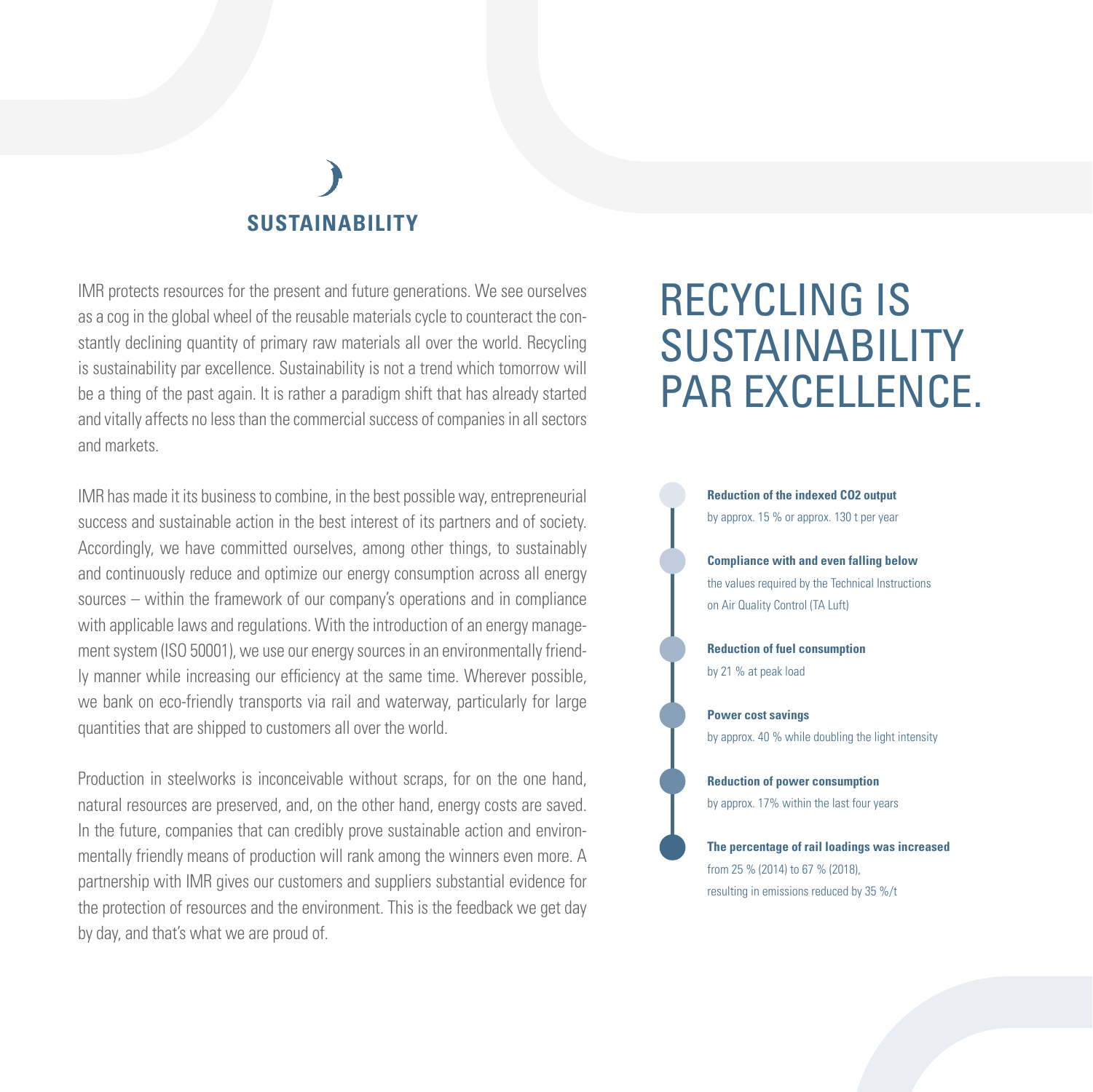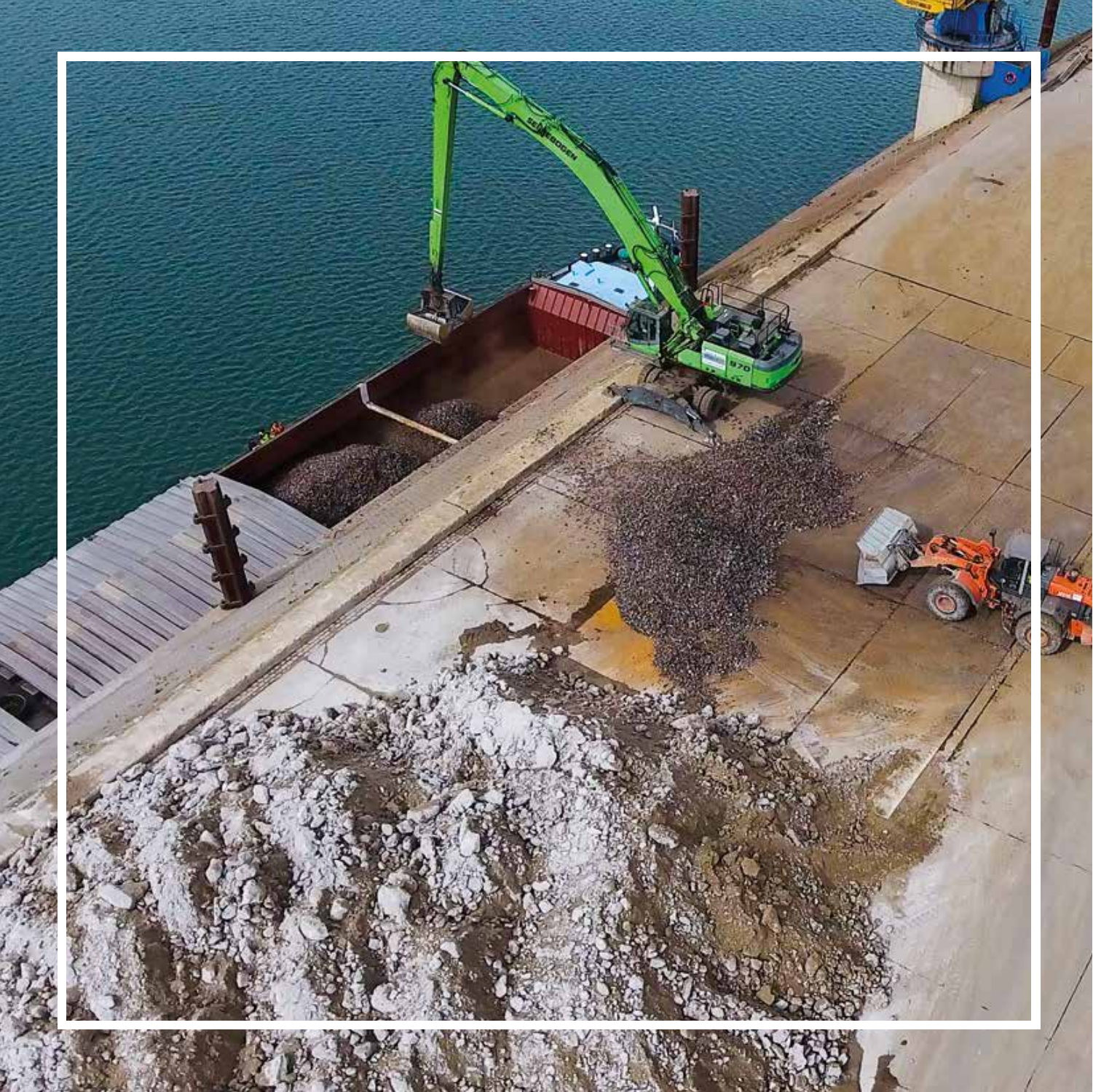# **CODE OF CONDUCT**

IMR has committed itself to a Code of Conduct developed by an employee work group to observe at any time certain modes of behaviour and moral standards, both to internal and external business relationships. The following three superordinate basic beliefs were identified and established:

**In our daily work life, we always show respect and tolerance for each other, and we expect our business partners to do the same.**

**Our behaviour is characterised by reliability and integrity at any time.**

**We approach all interest groups with open-mindedness and esteem.**

This applies both to internal relationships among colleagues and external business relationships, which means dealing with customers, suppliers and the relevant public. Moreover, the requirements as laid down in our Code of Conduct (CoC) are used as an orientation for appropriate behaviour of all employees to protect the good reputation of IMR Innovative Metal Recycling GmbH and strengthen it on the market for the future.

All our employees voluntarily commit themselves to comply with the CoC for the entire duration of the employment relationship with IMR when signing employment contract onwards until leaving the company. We expect all our employees to identify themselves with our principles and basic beliefs and to act in compliance with them at all times. We consider it a matter of course that our executive personnel live our basic beliefs and communicate them to the outside. Moreover, this CoC also formulates the claim imposed by IMR on its business partners: just as our business partners can expect overall compliance with this Code of Conduct on the part of all IMR employees, we also expect compliance with this CoC from our business partners.

You will find the full text of the IMR Code of Conduct on our website at **www.imrecycling.de/code-of-conduct**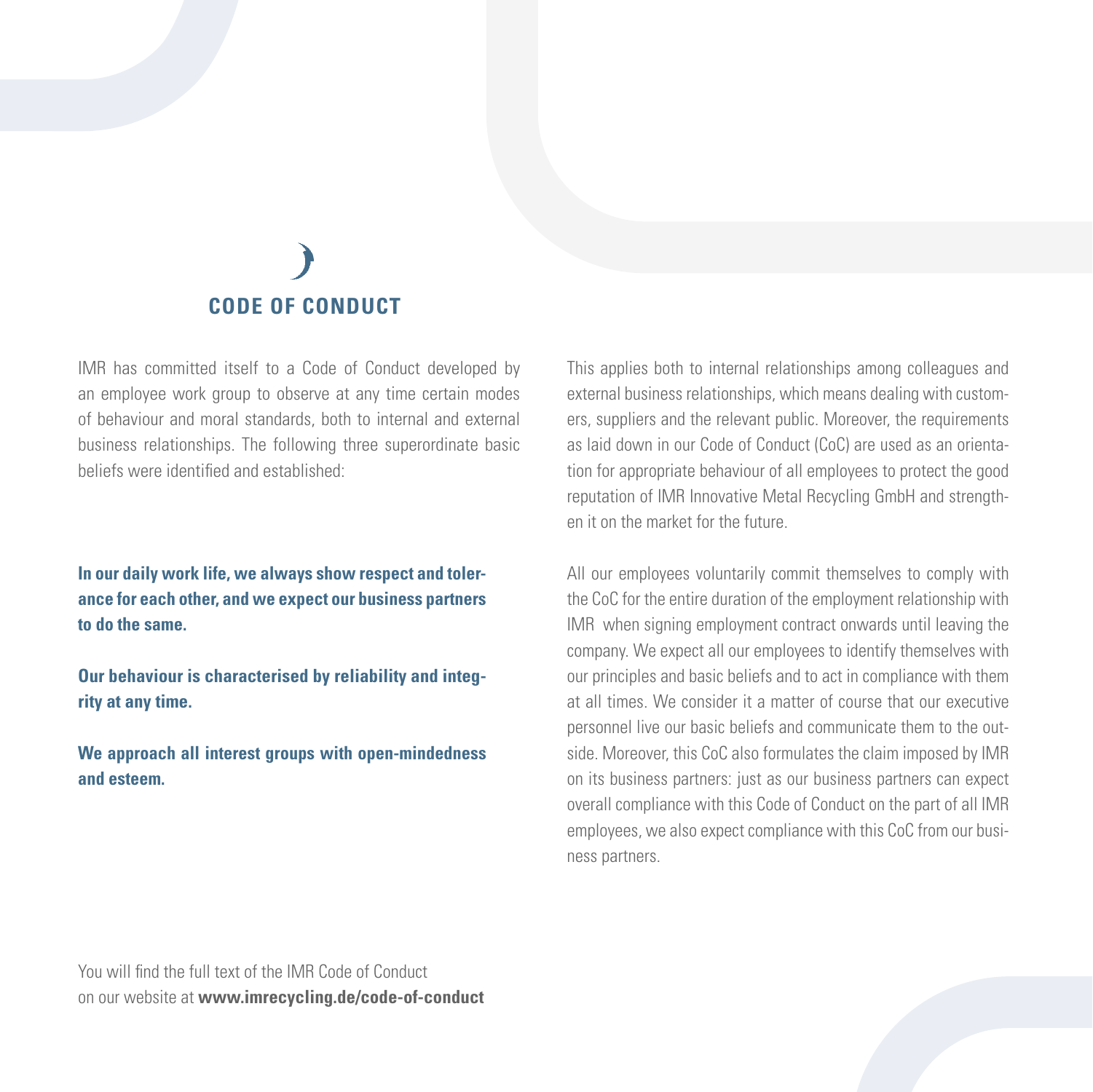